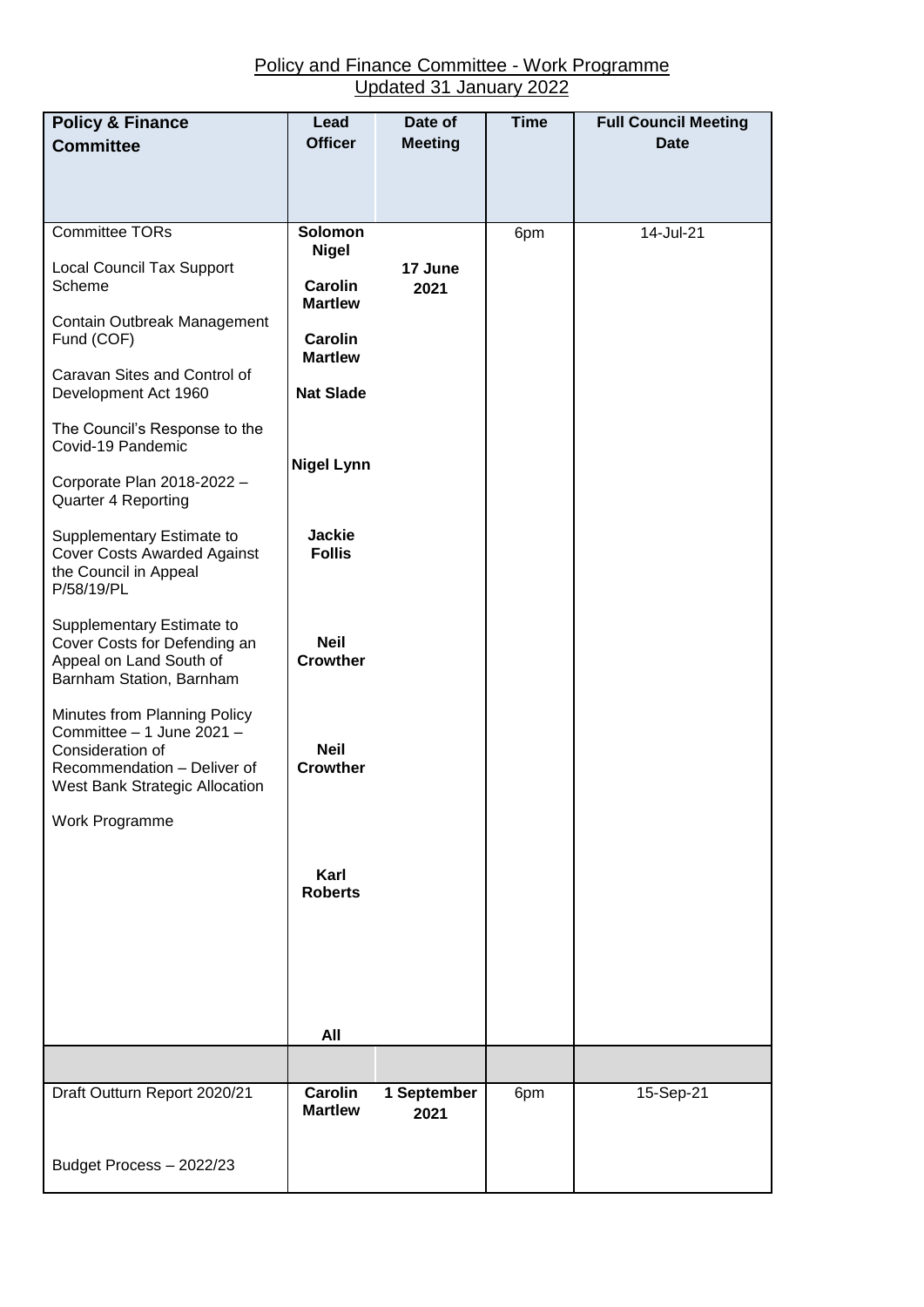| Feedback Report from Outside<br>Body - Greater Brighton<br>Economic Board - 20 July 2021<br>Feedback report - Update on<br><b>County Local Committees</b><br>including Joint Arun Area<br>Committees<br>Feedback report - Joint Climate | <b>Carolin</b><br><b>Martlew</b><br><b>Denise</b><br><b>Vine</b>                   |                    |     |           |
|-----------------------------------------------------------------------------------------------------------------------------------------------------------------------------------------------------------------------------------------|------------------------------------------------------------------------------------|--------------------|-----|-----------|
| Change Board - confirmation of<br>Outside Body Representative<br>and Feedback Report following<br>meeting on 7 July 2021                                                                                                                | <b>Jackie</b><br><b>Follis</b>                                                     |                    |     |           |
|                                                                                                                                                                                                                                         | <b>Verbal and</b><br>Feedback<br>report from<br>Cllr<br>Staniforth -<br><b>TBC</b> |                    |     |           |
|                                                                                                                                                                                                                                         |                                                                                    |                    |     |           |
| Financial Prospects 2021/22 to<br>2025/26                                                                                                                                                                                               | <b>Carolin</b><br><b>Martlew</b>                                                   | 14 October<br>2021 | 6pm | 10-Nov-21 |
|                                                                                                                                                                                                                                         |                                                                                    |                    |     |           |
|                                                                                                                                                                                                                                         | William                                                                            |                    |     |           |
| <b>Carbon Reduction Strategy</b>                                                                                                                                                                                                        | Page                                                                               |                    |     |           |
| Developing a District Vision for<br>the Council                                                                                                                                                                                         | <b>Jackie</b><br><b>Follis</b>                                                     |                    |     |           |
| Changing Place Toilets -<br>Expression of Interest -<br>Recommendations from<br>Environment & Neighbourhood<br>Services Committee - 23<br>September 2021                                                                                | <b>Nat</b><br><b>Slade</b>                                                         |                    |     |           |
| Urgent Decisions Taken by the<br>Chief Executive Under the<br>Scheme of Delegation                                                                                                                                                      | <b>Nigel</b><br>Lynn                                                               |                    |     |           |
| Motion from Full Council - 15<br>September 2021 -                                                                                                                                                                                       |                                                                                    |                    |     |           |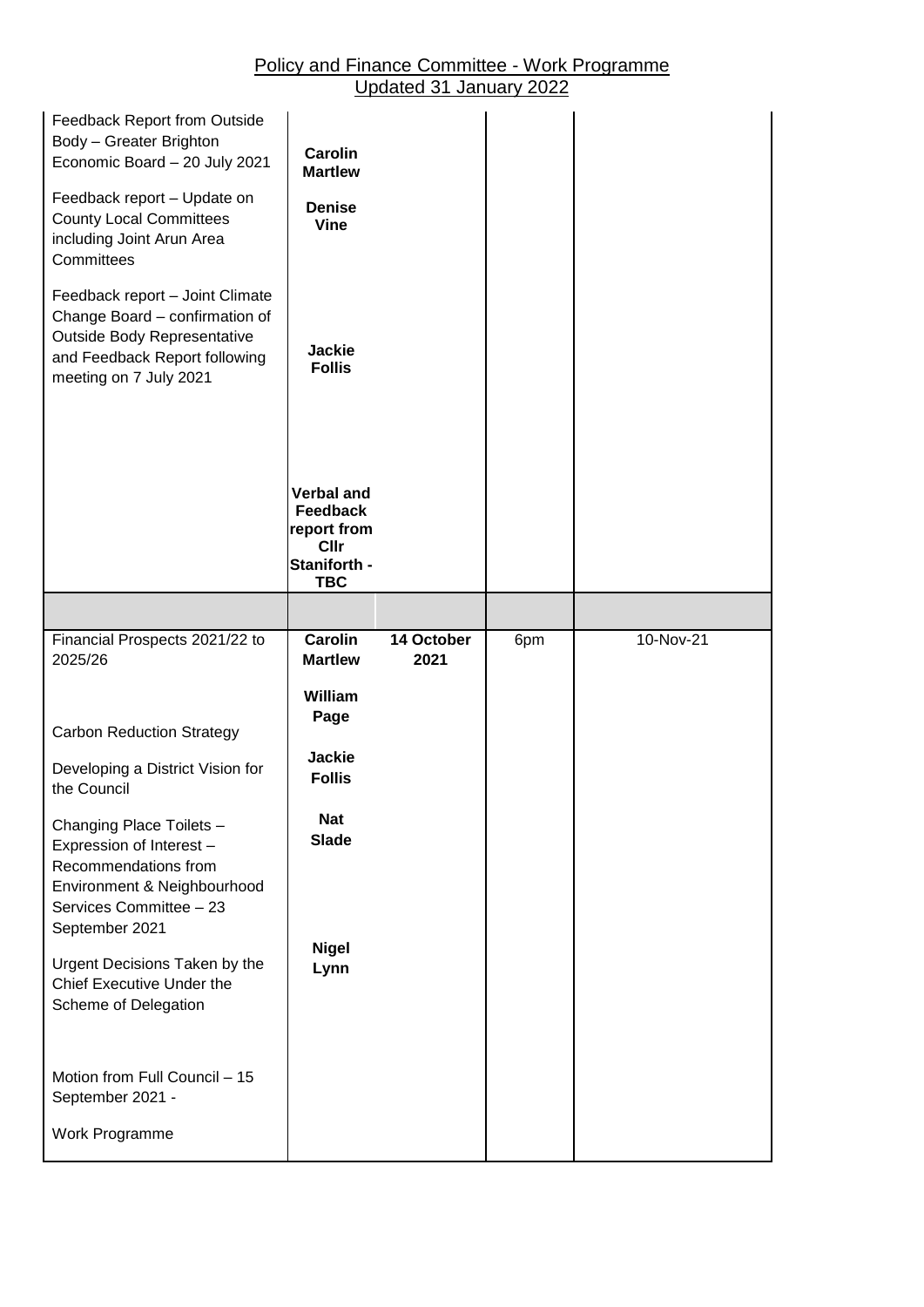| <b>Business Rate Pooling Report</b>                                     | <b>Carolin</b><br><b>Martlew</b> | 9 December<br>2021 | 6pm  | 12-Jan-22        |
|-------------------------------------------------------------------------|----------------------------------|--------------------|------|------------------|
| <b>Budget Variation Report</b>                                          | Carolin<br><b>Martlew</b>        |                    |      |                  |
| Levelling Up Fund Delivery<br>Support                                   | <b>Carolin</b><br><b>Martlew</b> |                    |      |                  |
| Corporate Plan 2018-2022 -<br>Quarter 2                                 | <b>Jackie</b><br><b>Follis</b>   |                    |      |                  |
| <b>Residents Survey Report</b>                                          | <b>Jackie</b><br><b>Follis</b>   |                    |      |                  |
| <b>Modern Slavery Policy</b><br>Statement                               | <b>Robin</b><br>Wickham          |                    |      |                  |
| Recommendations from the<br>Environment Committee [17<br>November 2021] | <b>Nat Slade</b>                 |                    |      |                  |
| Council Budget 2022/23                                                  | Carolin                          | 10 February        | 6 pm | 23 February 2022 |
|                                                                         | <b>Martlew</b>                   |                    |      |                  |
| <b>Budget Monitoring Report to 31</b><br>December 2021                  | Carolin<br><b>Martlew</b>        |                    |      |                  |
| Revenue and Capital Budgets                                             | <b>Carolin</b><br><b>Martlew</b> |                    |      | 23 February 2022 |
| Council Vision 2022-2026                                                | <b>Jackie</b><br><b>Follis</b>   |                    |      | 9 March 2022     |
| Carbon Reduction Strategy -<br>Action Plan Update                       | Will<br>Page                     |                    |      |                  |